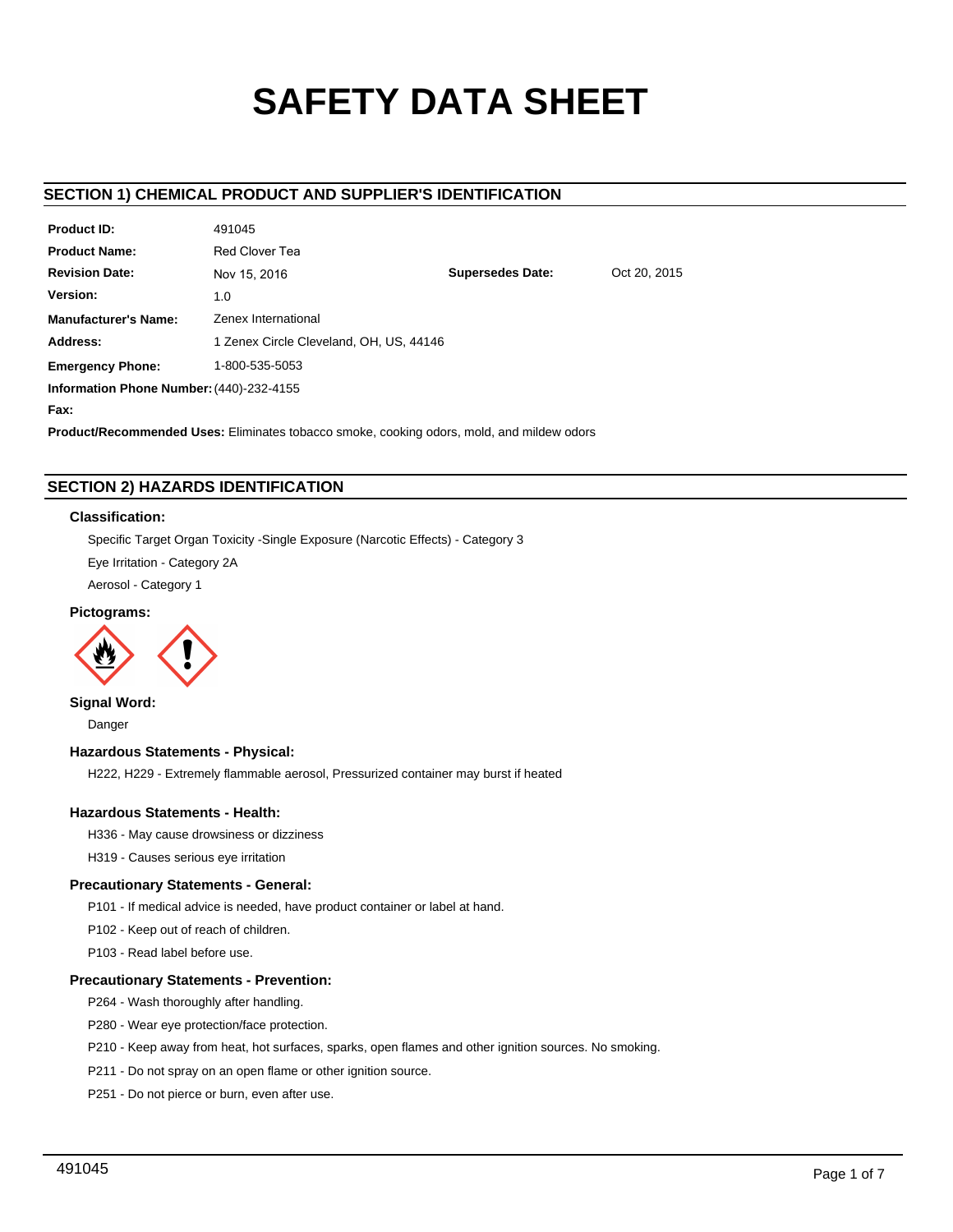# **Precautionary Statements - Response:**

P304 + P340 - IF INHALED: Remove person to fresh air and keep comfortable for breathing.

P312 - Call a POISON CENTER or doctor/physician if you feel unwell.

P305 + P351 + P338 - IF IN EYES: Rinse cautiously with water for several minutes. Remove contact lenses, if present and easy to do. Continue rinsing.

P337 + P313 - If eye irritation persists: Get medical advice/attention.

# **Precautionary Statements - Storage:**

P403 + P405 - Store in a well-ventilated place. Store locked up.

P410 - Protect from sunlight.

P412 - Do not expose to temperatures exceeding 50°C/122°F.

# **Precautionary Statements - Disposal:**

P501 - Dispose of contents and container in accordance with all local, regional, national and international regulations.

# **SECTION 3) COMPOSITION / INFORMATION ON INGREDIENTS**

| <b>CAS</b> |              | <b>Chemical Name</b> | % By Weight |
|------------|--------------|----------------------|-------------|
|            | 0000067-64-1 | <b>ACETONE</b>       | 44% - 78%   |
|            | 0000074-98-6 | <b>PROPANE</b>       | 19% - 33%   |

# **SECTION 4) FIRST-AID MEASURES**

## **Inhalation:**

Remove source of exposure or move person to fresh air and keep comfortable for breathing.

If exposed/feel unwell/concerned: Call a POISON CENTER/doctor.

Eliminate all ignition sources if safe to do so.

#### **Eye Contact:**

Remove source of exposure or move person to fresh air. Rinse eyes cautiously with lukewarm, gently flowing water for several minutes, while holding the eyelids open. Remove contact lenses, if present and easy to do. Continue rinsing for a duration of 15-20 minutes. Take care not to rinse contaminated water into the unaffected eye or onto the face. If eye irritation persists: Get medical advice/attention.

#### **Skin Contact:**

Take off immediately all contaminated clothing, shoes and leather goods (e.g. watchbands, belts). Gently blot or brush away excess product. Wash with plenty of lukewarm, gently flowing water for a duration of 15-20 minutes. Call a POISON CENTER/doctor if you feel unwell. Store contaminated clothing under water and wash before reuse or discard.

#### **Ingestion:**

Rinse mouth. Do NOT induce vomiting. Immediately call a POISON CENTER/doctor. If vomiting occurs naturally, lie on your side, in the recovery position.

Never give anything by mouth to an unconscious or convulsing victim. Keep person warm and quiet.

# **SECTION 5) FIRE-FIGHTING MEASURES**

#### **Suitable Extinguishing Media:**

Use water, fog, dry chemical, or carbon dioxide.

Carbon dioxide can displace oxygen. Use caution when applying carbon dioxide in confined spaces. Simultaneous use of foam and water on the same surface is to be avoided as water destroys the foam.

#### **Unsuitable Extinguishing Media:**

Water may be ineffective but can be used to cool containers exposed to heat or flame.

# **Specific Hazards in Case of Fire:**

Contents under pressure. Keep away from ignition sources and open flames. Exposure of containers to extreme heat and flames can cause them to rupture often with violent force.

Aerosol cans may rupture when heated. Heated cans may burst.

In fire, will decompose to carbon dioxide, carbon monoxide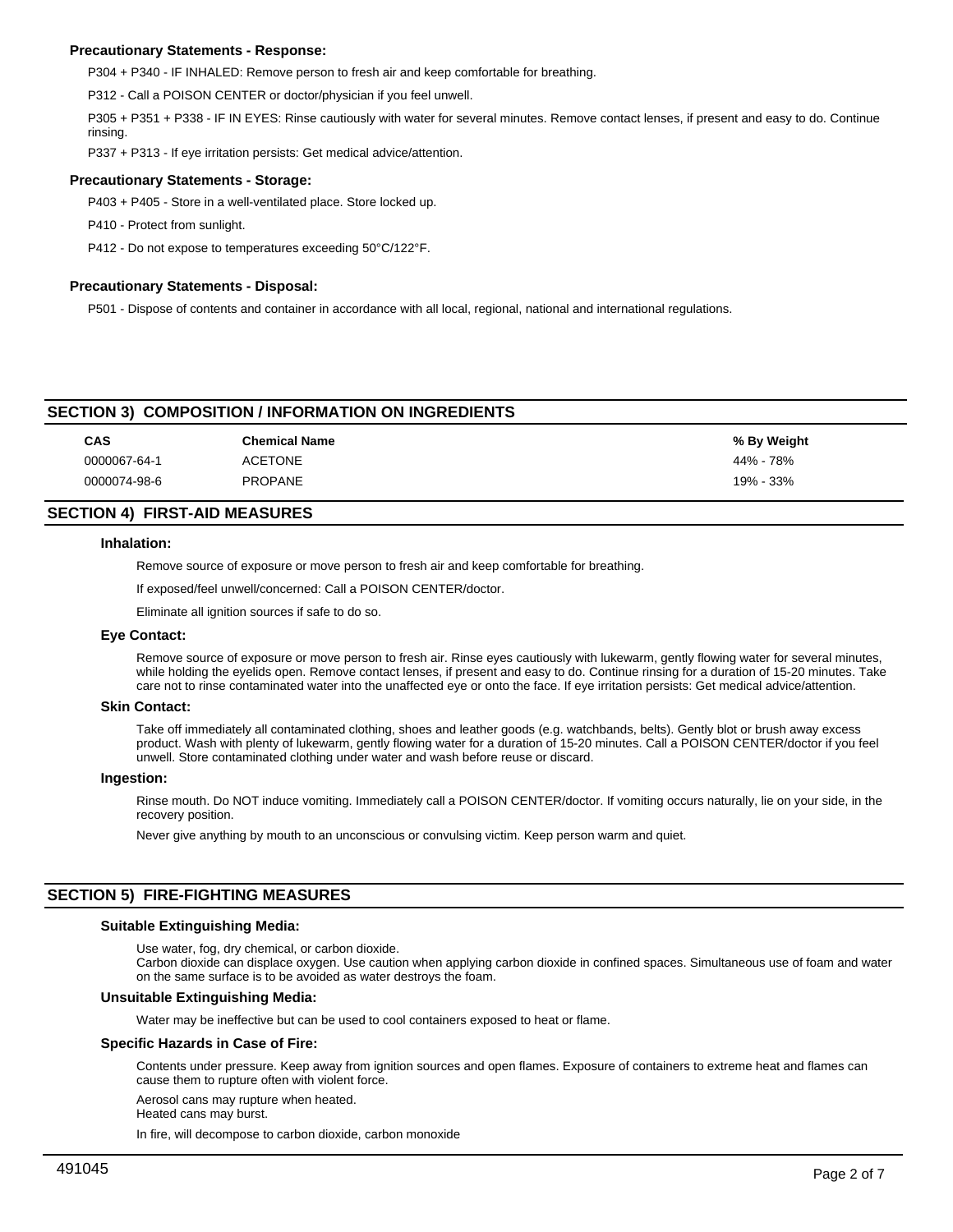# **Fire-Fighting Procedures:**

Isolate immediate hazard area and keep unauthorized personnel out. Stop spill/release if it can be done safely. Move undamaged containers from immediate hazard area if it can be done safely. Water spray may be useful in minimizing or dispersing vapors and to protect personnel.

Dispose of fire debris and contaminated extinguishing water in accordance with official regulations.

### **Special Protective Actions:**

Wear protective pressure self-contained breathing apparatus (SCBA)and full turnout gear.

Care should always be exercised in dust/mist areas.

# **SECTION 6) ACCIDENTAL RELEASE MEASURES**

## **Emergency Procedure:**

Flammable/combustible material.

ELIMINATE all ignition sources (no smoking, flares, sparks, or flames in immediate area). Stay upwind; keep out of low areas. Immediately turn off or isolate any source of ignition. Keep unnecessary people away; isolate hazard area and deny entry. Do not touch or walk through spilled material. Clean up immediately. Use absorbent sweeping compound to soak up material and put into suitable container for proper disposal.

## **Recommended Equipment:**

Wear safety glasses and gloves.

## **Personal Precautions:**

ELIMINATE all ignition sources (no smoking, flares, sparks, or flames in immediate area). Use explosion proof equipment. Avoid breathing vapor. Avoid contact with skin, eye or clothing. Do not touch damaged containers or spilled materials unless wearing appropriate protective clothing.

## **Environmental Precautions:**

Stop spill/release if it can be done safely. Prevent spilled material from entering sewers, storm drains, other unauthorized drainage systems and natural waterways by using sand, earth, or other appropriate barriers.

# **SECTION 7) HANDLING AND STORAGE**

#### **General:**

For industrial and institutional use only. For use by trained personnel only. Keep away from children. Wash hands after use. Do not get in eyes, on skin or on clothing. Do not breathe vapors or mists. Use good personal hygiene practices. Eating, drinking and smoking in work areas is prohibited. Remove contaminated clothing and protective equipment before entering eating areas. Eyewash stations and showers should be available in areas where this material is used and stored. **Ventilation Requirements:**

Use only with adequate ventilation to control air contaminants to their exposure limits. The use of local ventilation is recommended to control emissions near the source.

#### **Storage Room Requirements:**

Keep container(s) tightly closed and properly labeled. Store in cool, dry, well-ventilated areas away from heat, direct sunlight and incompatibilities. Store in approved containers and protect against physical damage. Keep containers securely sealed when not in use. Indoor storage should meet OSHA standards and appropriate fire codes. Containers that have been opened must be carefully resealed to prevent leakage. Empty container retain residue and may be dangerous.

Do not cut, drill, grind, weld, or perform similar operations on or near containers. Do not pressurize containers to empty them. Ground all structures, transfer containers and equipment to conform to the national electrical code. Use procedures that prevent static electrical sparks. Static electricity may accumulate and create a fire hazard.

Store at temperatures below 120°F.

# **SECTION 8) EXPOSURE CONTROLS, PERSONAL PROTECTION**

# **Eye Protection:**

Chemical goggles, safety glasses with side shields or vented/splash proof goggles. Contact lenses may absorb irritants. Particles may adhere to lenses and cause corneal damage.

#### **Skin Protection:**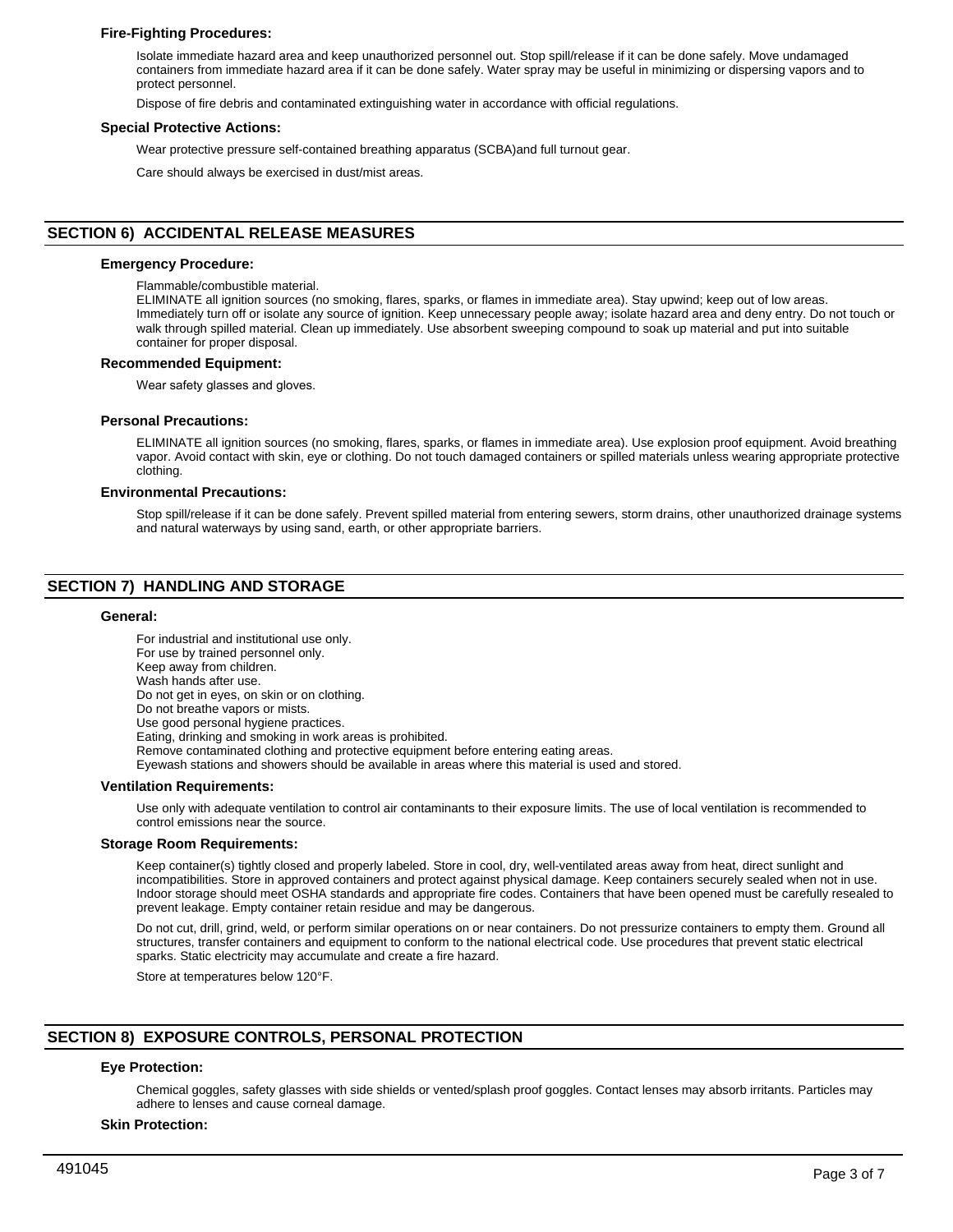Wear gloves, long sleeved shirt, long pants and other protective clothing as required to minimize skin contact.

Use of gloves approved to relevant standards made from the following materials may provide suitable chemical protection: PVC, neoprene or nitrile rubber gloves. Suitability and durability of a glove is dependent on usage, e.g. frequency and duration of contact, chemical resistance of glove material, glove thickness, dexterity. Always seek advice from glove suppliers. Contaminated gloves should be replaced. Chemical-resistant clothing is recommended to avoid prolonged contact. Avoid unnecessary skin contact.

# **Respiratory Protection:**

If engineering controls do not maintain airborne concentrations to a level which is adequate to protect worker, a respiratory protection program that meets or is equivalent to OSHA 29 CFR 1910.134 and ANSI Z88.2 should be followed. Check with respiratory protective equipment suppliers. Where air-filtering respirators are suitable, select an appropriate combination of mask and filter. Select a filter suitable for combined particulate/organic gases and vapors.

When spraying more than one half can continuously or more than one can consecutively, use NIOSH approved respirator.

# **Appropriate Engineering Controls:**

Provide exhaust ventilation or other engineering controls to keep the airborne concentrations of vapors below their respective threshold limit value.

| <b>Chemical Name</b> | OSHA<br><b>TWA</b><br>(ppm) | <b>OSHA</b><br><b>TWA</b><br>(mg/m3) | <b>OSHA</b><br><b>STEL</b><br>(ppm) | OSHA<br>STEL<br>(mg/m3) | <b>OSHA</b><br>Tables (Z1<br>Z2. Z3 | <b>OSHA</b><br>Carcinogen | <b>OSHA</b><br><b>Skin</b><br>designation | <b>NIOSH</b><br>TWA<br>(ppm) | <b>NIOSH</b><br>TWA<br>(mg/m3) | <b>NIOSH</b><br><b>STEL</b><br>(ppm) | <b>NIOSH</b><br><b>STEL</b><br>(mg/m3) | <b>NIOSH</b><br>Carcinogen |
|----------------------|-----------------------------|--------------------------------------|-------------------------------------|-------------------------|-------------------------------------|---------------------------|-------------------------------------------|------------------------------|--------------------------------|--------------------------------------|----------------------------------------|----------------------------|
| <b>ACETONE</b>       | 1000                        | 2400                                 |                                     |                         |                                     |                           |                                           | 250                          | 590                            |                                      |                                        |                            |
| <b>PROPANE</b>       | 1000                        | 1800                                 |                                     |                         |                                     |                           |                                           | 1000                         | 1800                           |                                      |                                        |                            |

| <b>Chemical Name</b> | <b>ACGIH</b><br><b>TWA</b><br>(ppm)                | <b>ACGIH</b><br><b>TWA</b><br>(mg/m3) | <b>ACGIH</b><br><b>STEL</b><br>(ppm) | <b>ACGIH</b><br><b>STEL</b><br>(mg/m3) |
|----------------------|----------------------------------------------------|---------------------------------------|--------------------------------------|----------------------------------------|
| <b>ACETONE</b>       | 500                                                | 1188                                  | 750                                  | 1782                                   |
| <b>PROPANE</b>       | See<br>Appendix<br>F: Minimal<br>Oxygen<br>Content |                                       |                                      |                                        |

# **SECTION 9) PHYSICAL AND CHEMICAL PROPERTIES**

# **Physical and Chemical Properties**

| Density                      | 5.72394 lb/gal         |
|------------------------------|------------------------|
| Density VOC                  | 1.64572 lb/gal         |
| % VOC                        | 28.75144%              |
| <b>VOC Actual</b>            | 1.64572 lb/gal         |
| VOC Actual                   | 197.20607 g/l          |
| VOC Regulatory               | 1.64572 lb/gal         |
| VOC Regulatory               | 197.20607 g/l          |
| Appearance                   | Clear                  |
| <b>Odor Threshold</b>        | <b>NA</b>              |
| Odor Description             | Cherry Fragrance       |
| pH                           | <b>NA</b>              |
| <b>Water Solubility</b>      | <b>NA</b>              |
| Flammability                 | Flashpoint below 73 °F |
| Flash Point Symbol           | <b>NA</b>              |
| <b>Flash Point</b>           | 0 °F                   |
| Viscosity                    | <b>NA</b>              |
| Lower Explosion Level        | 1.8                    |
| <b>Upper Explosion Level</b> | 9.5                    |
| Vapor Density                | Slower than ether      |
| <b>Melting Point</b>         | <b>NA</b>              |
| <b>Freezing Point</b>        | <b>NA</b>              |
|                              |                        |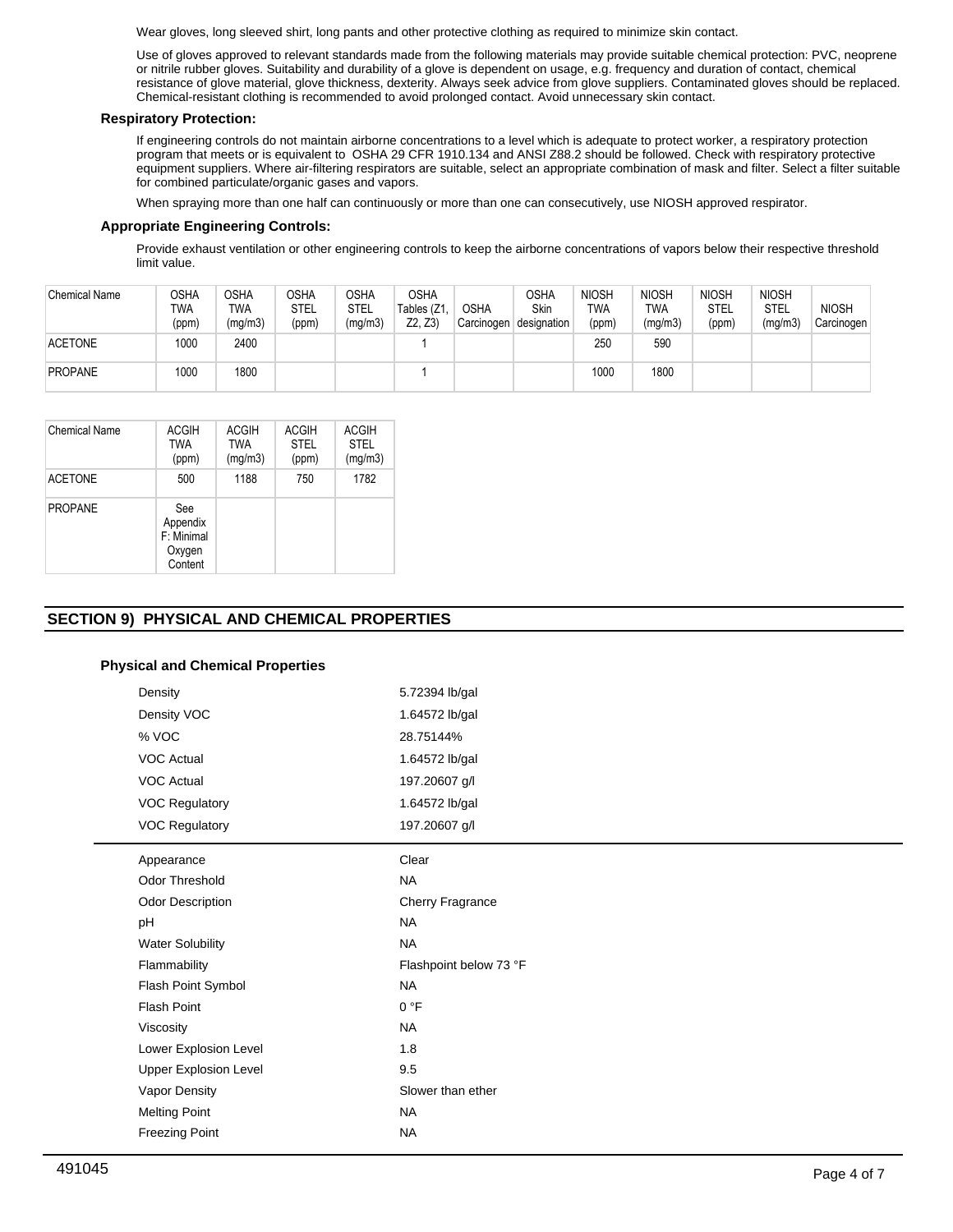Low Boiling Point 0 °F High Boiling Point 133 °F Decomposition Pt 0 Auto Ignition Temp NA Evaporation Rate Slower than ether

# **SECTION 10) STABILITY AND REACTIVITY**

# **Stability:**

Stable.

# **Conditions to Avoid:**

High temperatures.

# **Incompatible Materials:**

None known.

# **Hazardous Reactions/Polymerization:**

Will not occur.

## **Hazardous Decomposition Products:**

In fire, will decompose to carbon dioxide, carbon monoxide.

# **SECTION 11) TOXICOLOGICAL INFORMATION**

#### **Skin Corrosion/Irritation:**

Overexposure will cause defatting of skin.

#### **Serious Eye Damage/Irritation:**

Overexposure will cause redness and burning sensation.

## **Carcinogenicity:**

No data available

# **Germ Cell Mutagenicity:**

No data available

# **Reproductive Toxicity:**

No data available

## **Respiratory/Skin Sensitization:**

No data available

# **Specific Target Organ Toxicity - Single Exposure:**

May cause drowsiness or dizziness

#### **Specific Target Organ Toxicity - Repeated Exposure:**

No data available

## **Aspiration Hazard:**

Aspiration hazard if swallowed.

# **Acute Toxicity:**

Inhalation: effect of overexposure include irritation of respiratory tract, headache, dizziness, nausea, and loss of coordination. Extreme overexposure may result in unconsciousness and possibly death.

0000067-64-1 ACETONE

LC50 (male rat): 30000 ppm (4-hour exposure); cited as 71000 mg/m3 (4-hour exposure) (29) LC50 (male mouse): 18600 ppm (4-hour exposure); cited as 44000 mg/m3 (4-hour exposure) (29)

LD50 (oral, female rat): 5800 mg/kg (24) LD50 (oral, mature rat): 6700 mg/kg (cited as 8.5 mL/kg) (31) LD50 (oral, newborn rat): 1750 mg/kg (cited as 2.2 mL/kg) (31) LD50 (oral, mouse): 3000 mg/kg (32,unconfirmed) LD50 (dermal, rabbit): Greater than 16000 mg/kg cited as 20 mL/kg) (30)

#### **Potential Health Effects - Miscellaneous**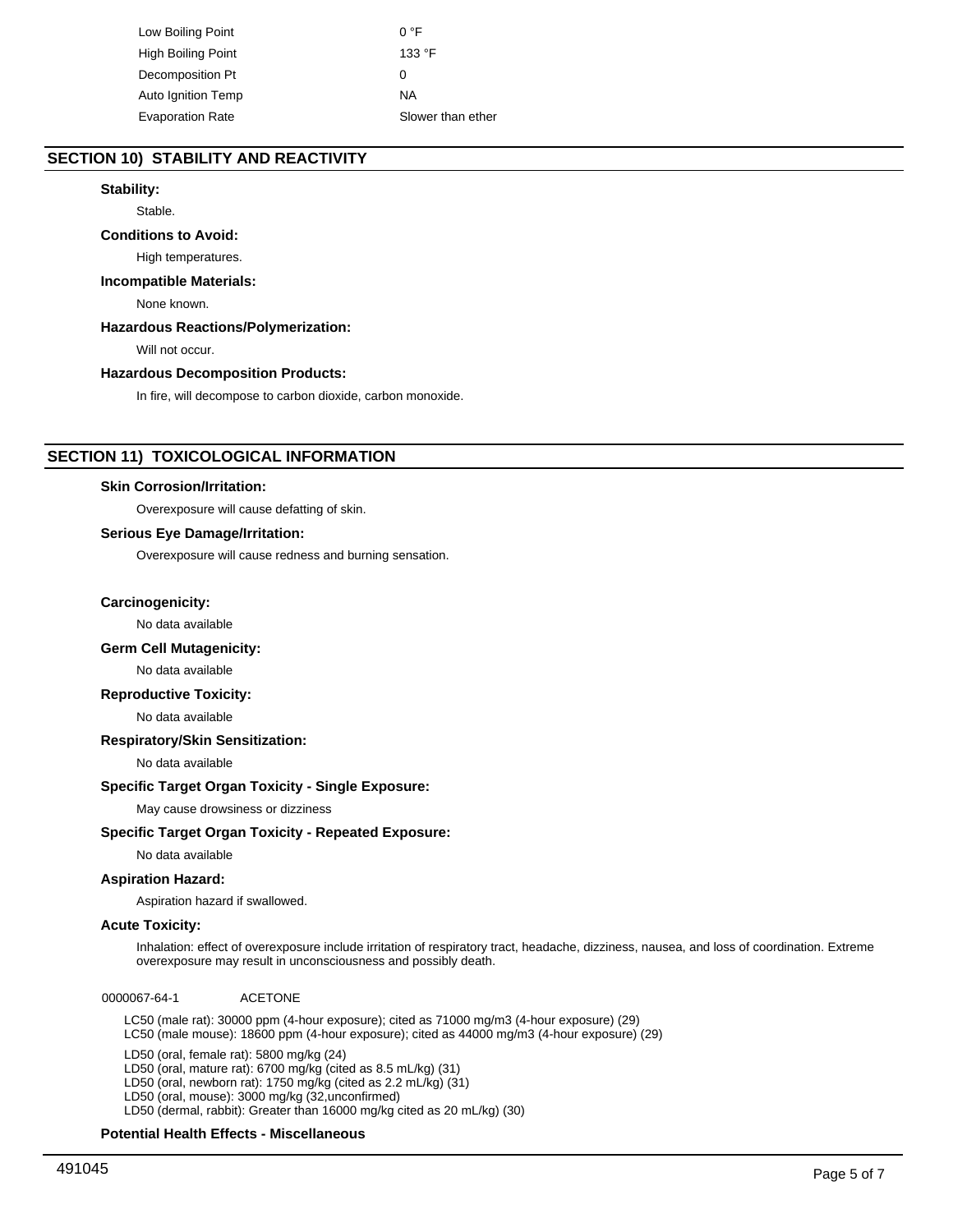The following medical conditions may be aggravated by exposure: lung disease, eye disorders, skin disorders. Overexposure may cause damage to any of the following organs/systems: blood, central nervous system, eyes, kidneys, liver, respiratory system, skin.

# **SECTION 12) ECOLOGICAL INFORMATION**

#### **Toxicity:**

No data available.

#### **Mobility in Soil:**

No data available.

#### **Other Adverse Effects:**

No data available.

# **Bio-accumulative Potential**

0000067-64-1 ACETONE

Does not bioaccumulate

# **Persistence and Degradability**

0000067-64-1 ACETONE

91% readily biodegradable, Method: OECD Test Guideline 301B

# **SECTION 13) DISPOSAL CONSIDERATIONS**

#### **Water Disposal:**

Under RCRA, it is the responsibility of the user of the product, to determine at the time of disposal whether the product meets RCRA criteria for hazardous waste. Waste management should be in full compliance with federal, state, and local laws.

Empty containers retain product residue which may exhibit hazards of material, therefore do not pressurize, cut, glaze, weld or use for any other purposes. Return drums to reclamation centers for proper cleaning and reuse.

# **SECTION 14) TRANSPORT INFORMATION**

#### **U.S. DOT Information:**

Consumer Commodity, ORM-D

#### **IMDG Information:**

Consumer Commodity, ORM-D

#### **IATA Information:**

Consumer Commodity, ORM-D

# **SECTION 15) REGULATORY INFORMATION**

| CAS          | <b>Chemical Name</b> | % By Weight | <b>Regulation List</b>                             |
|--------------|----------------------|-------------|----------------------------------------------------|
| 0000067-64-1 | <b>ACETONE</b>       |             | 44% - 78% CERCLA, SARA312, TSCA, RCRA, ACGIH, OSHA |
| 0000074-98-6 | <b>PROPANE</b>       |             | 19% - 33% SARA312.TSCA.ACGIH.OSHA                  |

# **SECTION 16) OTHER INFORMATION**

## **Glossary:**

\* There are points of differences between OSHA GHS and UN GHS. In 90% of the categories, they can be used interchangeably, but for the Skin Corrosion/Irritant Category and the Specific Target Organ Toxicity (Single and Repeated Exposure) Categories. In these cases, our system will say UN GHS.